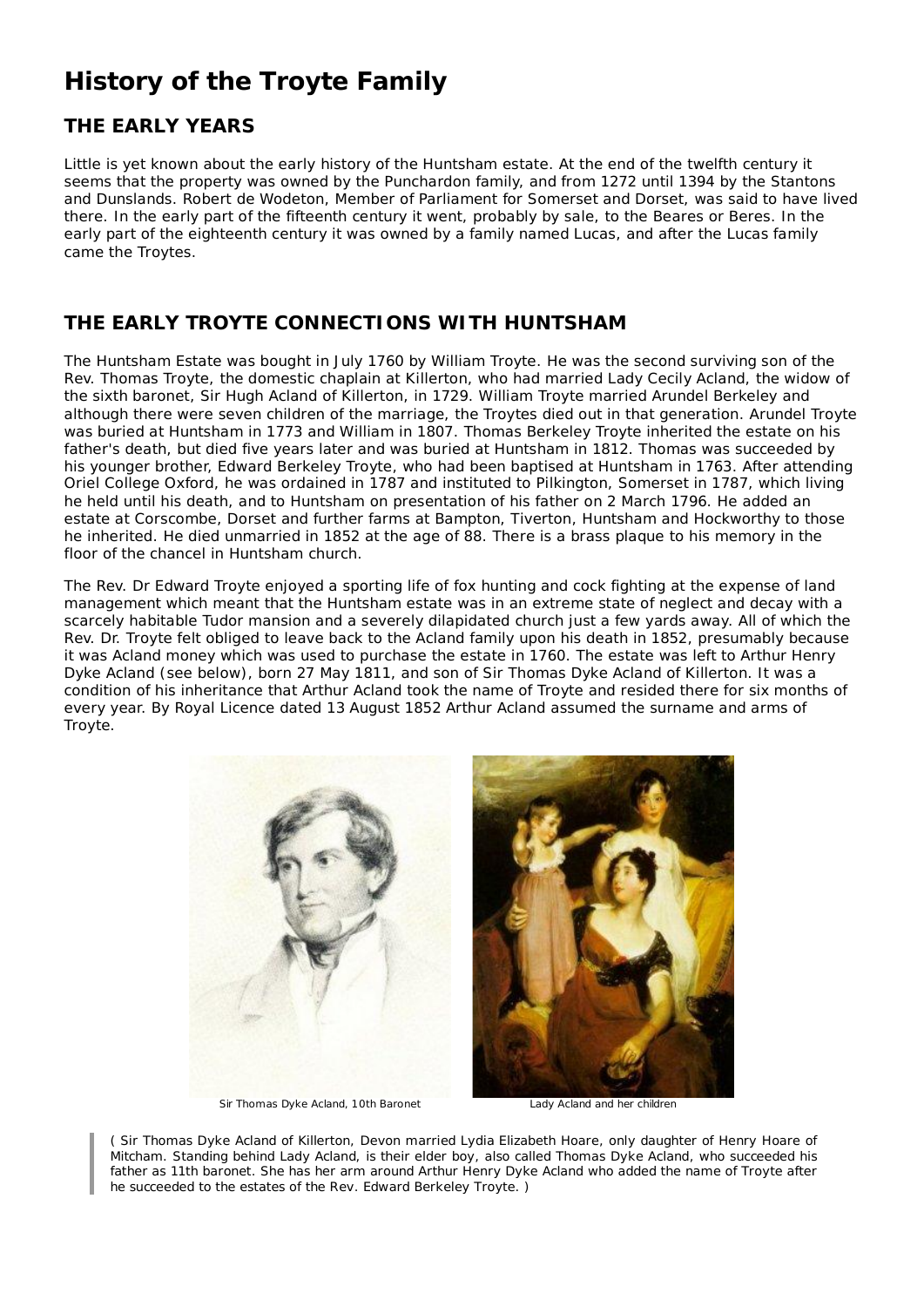### **ARTHUR HENRY DYKE ACLAND TROYTE**

Arthur Acland had married Frances Williams, daughter of Robert Williams of Bridehead, on 15 September 1835 and their three sons and some of their daughters were born at Killerton before they took possession of Huntsham.

In 1852, when Arthur, aged 41, arrived with his family to take possession of Huntsham, there were no roads, only overgrown tracks; the estate contained about 12,000 acres spread over at least ten parishes. The land was boggy, wet and unproductive and his children thought they had come to the end of the world! Except for about £2,000 left specifically to build a new Rectory, Dr Troyte left his money to other relatives together with the first year's rent from the Huntsham tenants. Thus there was no course open to Arthur but to borrow money to improve the estate. The loan he obtained from the South West Land and Drainage Company remained a millstone around the necks of the Acland Troytes until it was finally paid off in 1930.

In 1854 preparations were made to rebuild Huntsham church, a project close to Arthur's heart. The church had been in a very poor condition for some time and, standing so close to his home, a constant eyesore. He had some experience of church building, having helped restore other churches and chapels on his father's estate; he had been restoring a small chapel at Killerton when he heard that Dr Troyte's life was about to end. His advice had also been sought when St Peter's Tiverton was being repaired and when St Michael's Bampton was restored.

The rebuilding of the east end of the chancel was completed first. The tower was partly rebuilt and the chancel and nave provided with new open cradle roofs of local oak. The boarding over the sacrarium differs from that of other parts and would have been coloured blue with silver stars had Arthur lived to complete the work. All the windows are filled with stained glass by Wailes, the gift of Robert Williams of Bridehead in Dorset, who was the brother of Fanny, Arthur's wife.

The west window has illustrations of bell flowers, campanulas, designed by Arthur Troyte to represent the three bells then in the Huntsham tower. One of these three bells was an Exeter bell cast in about 1400 and one was dated 1663 and cast by John Pennington of Exeter. These bells summoned the parishioners to worship in their restored church on Sunday 2 November 1856.



Frances Troyte died in August 1856 and Arthur died of diphtheria on 19 June 1857, at the age of 46, leaving nine children. Two iron crosses with the letters F and A mark their resting places in Huntsham churchyard. No memorial stone records Arthur's work; the restoration of the church is his monument. After their deaths, and in order to perpetuate their memory, friends and parishioners gave a stained glass window in memory of Arthur and Fanny and one of their daughters; a candelabrum in the nave was installed in memory of Arthur and the font given in memory of Fanny was inscribed 'In token of the deep regard in which the memory of Fanny, wife of Arthur Troyte, is held among them, and in gratitude for her unwearied exertions in promoting the welfare of those about her, and her special love for little children'.

Of the nine children born to Arthur and Frances, three were male and all became change ringers. These were Charles Arthur William Troyte born 11 May 1842, John Edward Troyte born 20 February 1849, and Reginald Henry Dyke Acland Troyte born 8 June 1851.

It is understood that John and Reginald Troyte learnt to ring as undergraduates at Oxford University. It is not clear what gave Charles Troyte his interest in change ringing, or how he learnt to ring. In the preface to one of the editions of his book on Change Ringing, Charles Troyte states that he was largely self-taught with help from John Taylor, the Loughborough bell founder.

#### **CHARLES TROYTE**

Charles Arthur William Troyte, the eldest son of Arthur and Frances, born on 11 May 1842, was 15 when he inherited the estate and continued making improvements under the watchful eye of his father's elder brother Thomas who, on the death of his father, inherited Killerton.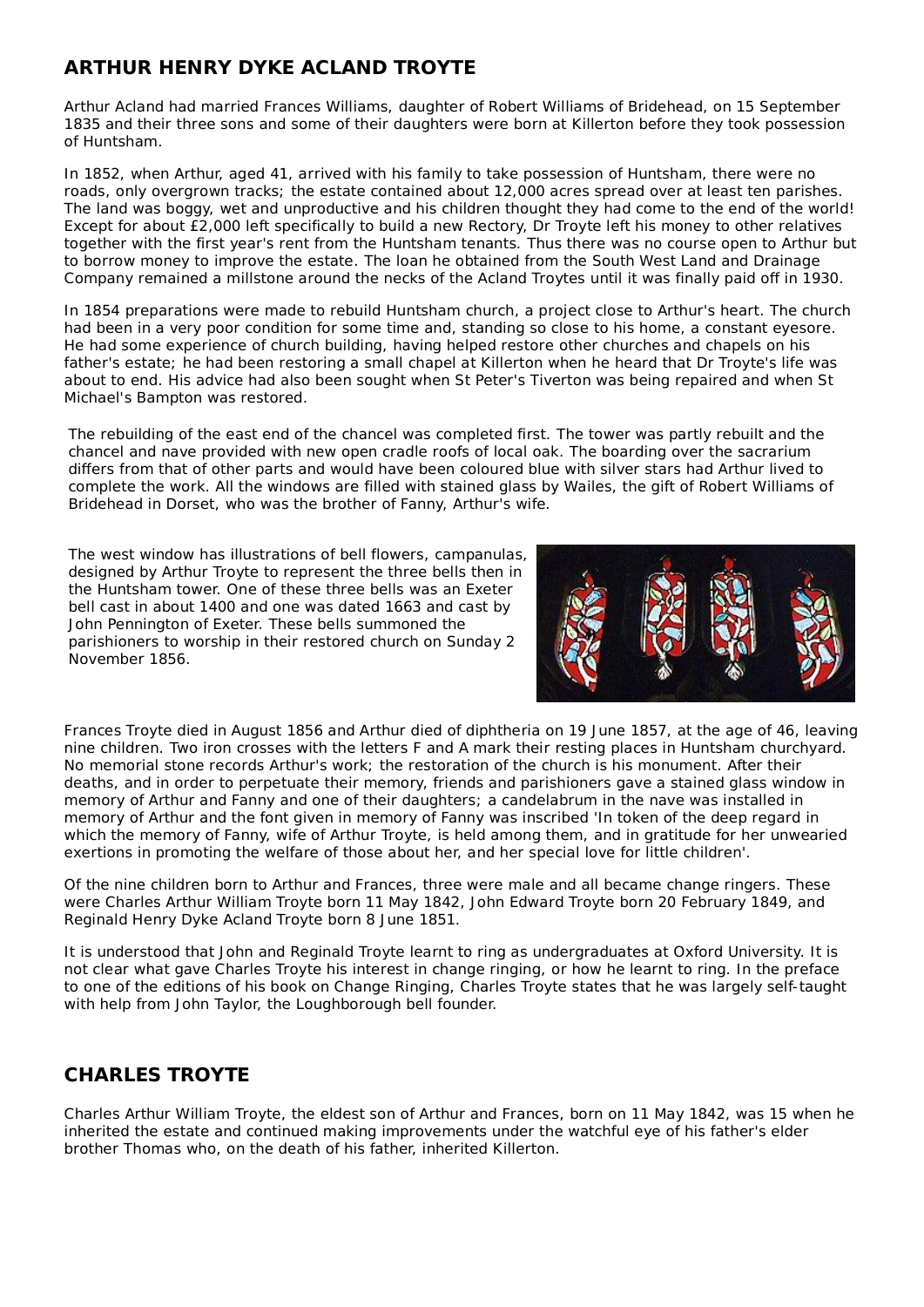In 1863, at the age of 21, Charles married eighteen year old Katherine Walrond of Bradfield near Cullompton. Her family did not think that the derelict old Tudor house was fit for their daughter, and during 1868-70 the new Huntsham Court, with twenty bedrooms, was built. The old house, standing close to the church, was demolished and some elements, including the carved oak mantelpiece and panelling were incorporated into the new house.



It is not clear how Charles acquired a taste for change-ringing but in 1866, at the age of 24, he arranged for John Taylor of Loughborough to recast the smallest of the existing three bells and add three new bells to make a ring of six. On these bells Charles taught some of his estate workers the art of change-ringing. The bells were hung in an oak frame with all the bells swinging in the same N-S direction. The Rev. H.T. Ellacombe, the leading authority on bells and ringing in Devon at that time, and a friend of Charles Troyte, held the misguided opinion that it was best for all the bells to swing in the same direction. It was even less wise to have them swinging in the weakest direction of an un-buttressed tower, so it is surprising that the tower has not suffered more over the years.

In 1870 the Huntsham band rang an extent of 120 changes of Grandsire Doubles and this is recorded on a plate in the original ringing room, which was located one floor higher in the tower than the present ringing floor. A plaque in the new ringing gallery records that on 15 September 1870 this band rang their first true and complete extent of Grandsire Minor on these bells and on 16 December 1871 another plaque records that they rang an extent of Kent Treble Bob Minor. The extents of Grandsire were conducted by John Edward Troyte and the extent of Kent treble Bob by Charles Acland Troyte.

In 1874, Charles Troyte's enthusiasm led him to have the ring augmented to eight. At that time it was accepted that a full 'peal' must consist of 5,000 true and complete changes without repetition, and this could not be achieved on a ring of six bells. As the tenor of the Huntsham six was only about 10 cwt in weight, Troyte chose to add a new tenor bell and a new treble to create a ring with a 12.5 cwt tenor. Unfortunately this also involved recasting the early 15th century fourth bell. It also necessitated some fairly drastic cutting away of parts of the 1866 oak frame to accommodate the larger bells and building a hoisted frame above the third and tenor bells to house the new treble and the second bell. The space in the bell chamber was so restricted that the treble rope had to be taken down inside the thickness of the tower wall. This arrangement, when seen for the first time by Alan Hughes of the Whitechapel Bell Foundry, was called a '. triumph of enthusiasm over common sense .' and Andrew Nicholson in his report on the bells says '... It would be difficult to imagine a worse design and layout for a bell frame, almost everything being wrong. The roping down through the tower, in particular that to the treble, is the worst we have yet seen and simply does not work. The fact that all eight bells swing the same way and the weakest way of the tower merely compounds the matter .'.



However, it is important to remember that on this ring of bells at Huntsham, Charles Troyte, on 2 February 1875, rang in the first full peal of 5040 Grandsire Triples conducted by John Acland Troyte, with a resident Devon band mostly taught by Charles Troyte from scratch. A plaque in the ringing chamber records that this peal was rung for the Huntsham Society of Change Ringers.

The Huntsham Change Ringing Society Attendance and Fine Book dates from 1874-1881 containing a fully detailed account for the ringing activities at Huntsham, every weekly meeting, including, named attendance, amount of individual fine for absence and tardiness, touches and methods rung on each occasion along with conductors and a final yearly total page. There are entries for all the major and significant dates including the 2nd Febuary 1875 5040 Grandshire triples. The name C Troyte occurs quite frequently as a conductor, along with the signatures of Charles Troyte and other family members.

In J. E. Acland Troyte's notebook he has a record of the peal rung on 2 February 1875, he states that the compositon was 'Taylors peal, 3rd the observation'. So there we have the exact composition. Taylor's composition was first published in Shipway's Art of Ringing in 1816, but it has been claimed that it was first produced by Ben Pugh, an old Birmingham ringer. The figures, with the sixth bell observation, are given in Grandsire in the Snowdon series, 1972 reprint. They can be transposed to make the third bell observation.

Also in 1874, on 21 March in Exeter, was formed the Guild of Devonshire Ringers with Charles Troyte as President from its inception until his death in 1896. The first peal for the Guild was rung at Huntsham on 2 February 1875. In 1884 Troyte urged Devon change-ringers to look beyond Grandsire as a method as well as to concentrate on good striking. However only Troyte's Huntsham band is recorded as capable of ringing